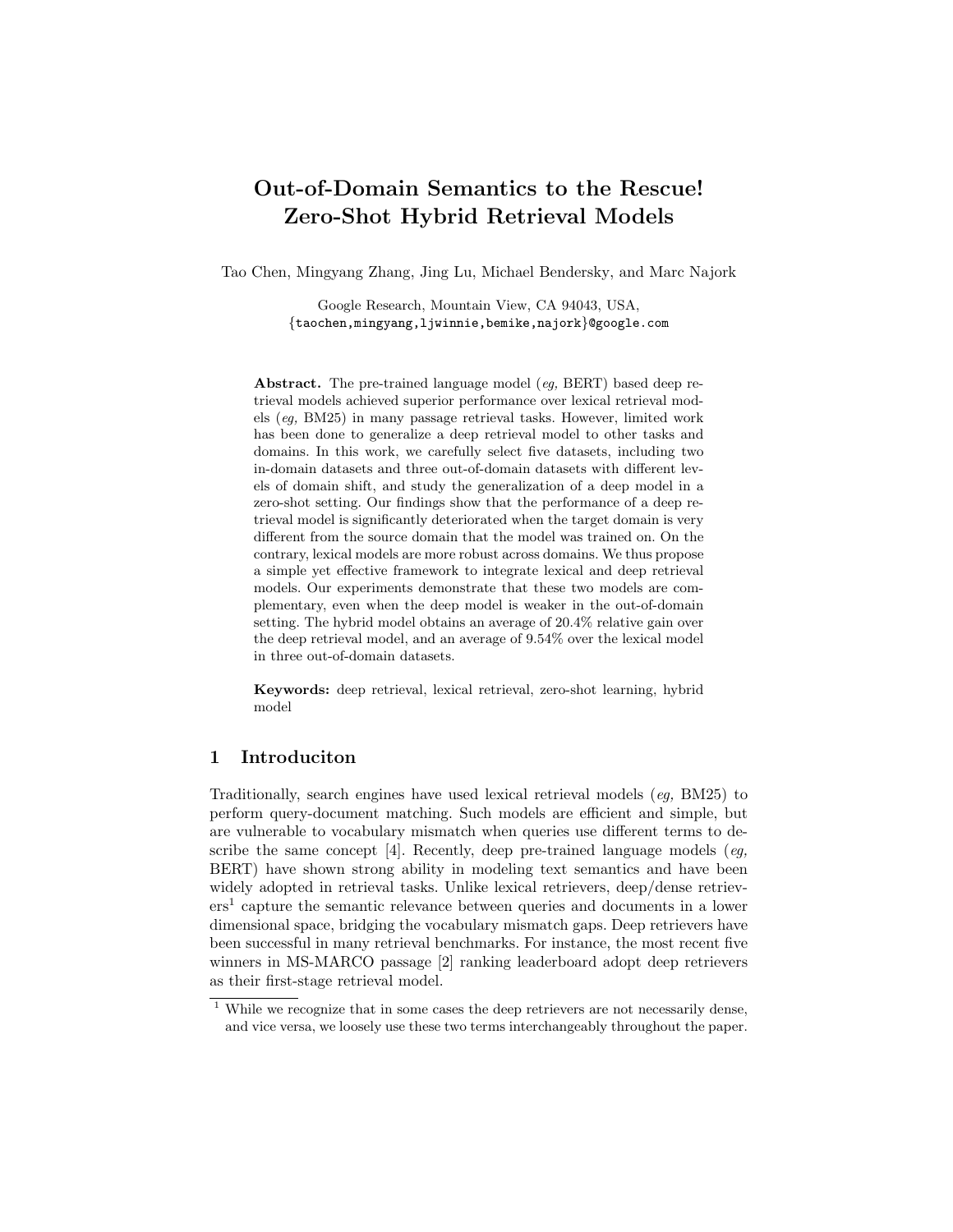However, training a deep retrieval model is computationally expensive and a sizable labeled dataset to guide model training is not always available. A natural question then arises, can we train a deep retrieval model in one domain, and then directly apply it to new datasets/domains in a zero-shot setting with no indomain training data? To answer this question, we carefully select five datasets, including two in-domain, and three out-of-domain datasets with different levels of domain shift. Through comprehensive experiments, we find that a deep retriever model performs well on related domains, but deteriorates when the target domain is distinct from the model source domain. On the contrary, lexical models are rather robust across datasets and domains. Our further analysis shows that lexical and deep models can be complementary to each other, retrieving different sets of relevant documents.

Inspired by this, we propose a zero-shot hybrid retrieval model to combine lexical and deep retrieval models. For simplicity and flexibility, we train a deep retrieval model and a lexical model separately and integrate the two (or more) models via Reciprocal Rank Fusion. This non-parametric fusion framework can be easily applied to any new datasets or domains, without any fine-tuning. Our experiments demonstrate the effectiveness of the hybrid model in both in-domain and out-of-domain datasets. In particular, though the zero-shot deep model is weaker in out-of-domain datasets, the hybrid model brings an average of 20.4% of relative recall gain over the deep retrieval model, and an average of 9.54% gain over lexical model (BM25) in three out-of-domain datasets. It also outperforms a variety of stronger baselines including query and document expansion.

To summarize, in this paper we explore the following research questions:

- RQ 1: Can deep retrieval generalize to a new domain in a zero-shot setting?
- RQ 2 Is deep retrieval complementary to lexical matching and query and document expansion?
- RQ 3: Can lexical matching, expansion, and deep retrieval models be combined in a non-parametric hybrid retrieval model?

To the best of our knowledge, this paper is the first to propose a hybrid retrieval model that incorporates lexical matching, expansion and deep retrieval in a zero-shot setup. We demonstrate that the proposed hybrid model is simple yet effective in a variety of datasets and domains.

# 2 Related Work

Information retrieval systems usually contain of two main stages: (a) candidate retrieval (b) candidate re-ranking. The retrieval stage is aimed at optimizing the recall of relevant documents, while the re-ranking stage optimizes early precision metrics such as NDCG@k or MRR. Prior research (eg, [3]) found that the two stages are complementary – gains in retrieval recall often lead to better early precision. Therefore, in this paper, we focus on retrieval recall optimization, with the assumption that the findings can benefit the re-ranking stage as well.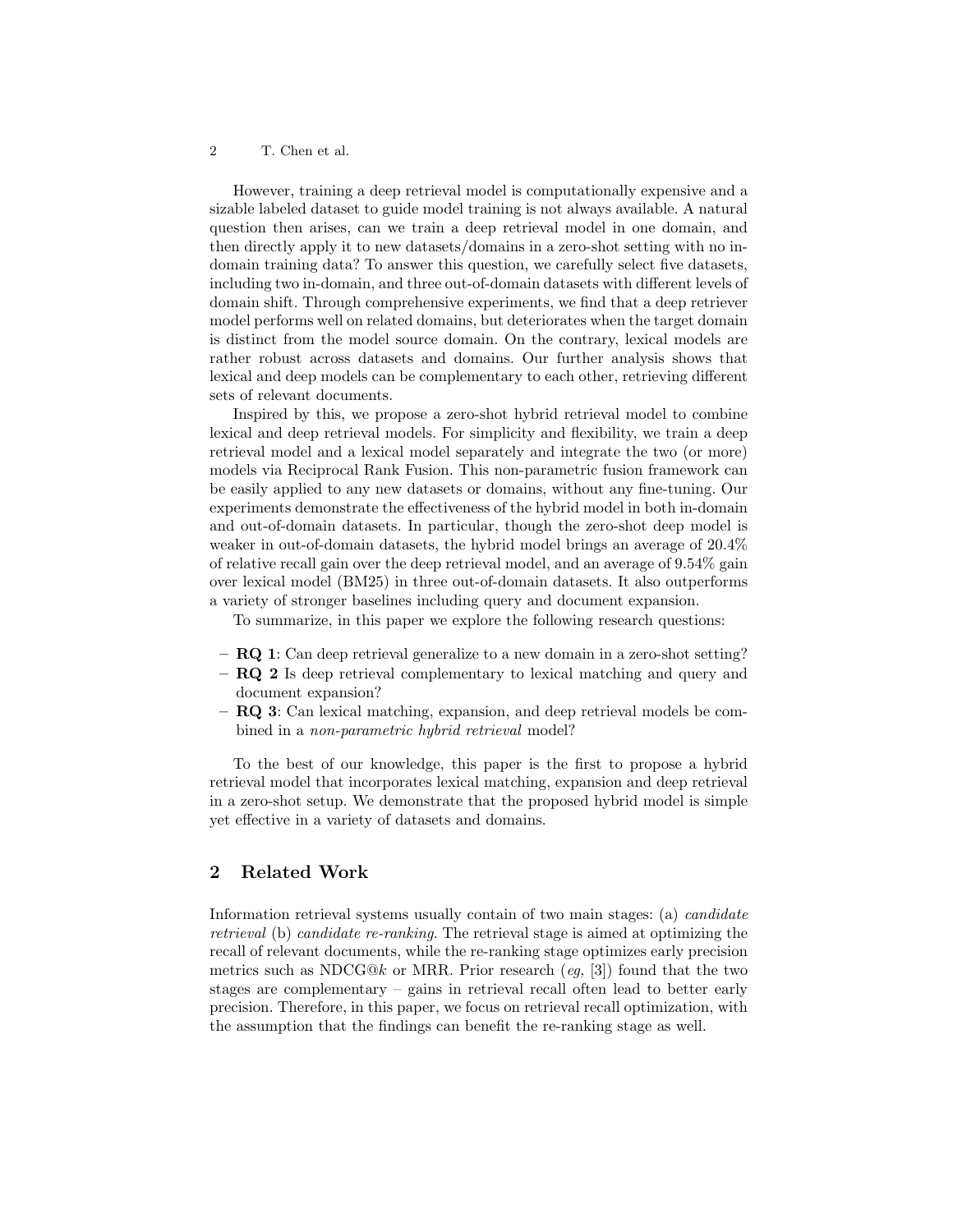Lexical retriever Traditionally, the first-stage retrieval has been a lexical based model such as BM25 [35], to capture the exact lexical match between queries and documents. Such simple and effective lexical models were the stateof-the-art for decades, and are still widely used in both academia and industry. One key issue with lexical models is the vulnerability to vocabulary mismatch, where queries and documents mention the same concept with different terms. One popular line to alleviate this is to expand terms in queries from pseudo relevance feedback (eg, [15] and [1]) or expand terms in documents from related documents (eg, [37]). As a result, queries and documents have a higher chance to match each other at the surface form.

Deep LM augmented lexical retriever More recently, pre-trained deep language models (LM) such as BERT [10] have been shown to be powerful in many natural language understanding tasks. The very first application of such models in IR is to augment lexical retrieval models. Dai et al. [7, 9] proposed to learn context-aware term weights by BERT to replace the term frequencies used by lexical models. To remedy the vocabulary gap between queries and documents, Nogueira and Lin [29, 28] employed seq2seq model transformer [39] and later T5 [33] to generate document expansions, which brings significant gains for BM25. In the same vein, Mao et al. [27] adopted seq2seq model BART [20] to generate query expansions, which outperforms RM3 [15], a highly performant lexical query expansion method.

Deep retriever In a separate line of research, deep neural retrieval models adopt LMs to build a new paradigm for first-stage retrieval: instead of performing exact lexical match, they aim at capturing the relevance of queries and documents in a lower dimensional semantic space. This paradigm can largely bridge the vocabulary gap between queries and documents. Since cross-attention models are cost-prohibitive for first-stage retrieval, most works adopt a dual-encoder architecture to learn two single vector representations for the query and the document separately, and then measure their relevance by a simple scoring function (eg, dot product or cosine similarity). In this way, finding most relevant documents can be formulated as a nearest neighbor search problem and can be accelerated with quantization techniques [16, 14].

For model training, it is often the case that positive (query, document) pairs are available, while negative pairs need to be sampled from the dataset. Negative sampling strategy plays a crucial role for model performance. Earlier works adopt simple in-batch negative sampling [45, 18], or mine negative pairs from top BM25 results [17]. Recent works propose more sophisticated sampling strategies to identify high-quality hard negatives, such as cross-batch negatives [32], demonised hard negatives [32] and semantic similarity based negatives [23].

Deep retriever model has shown superior performance over lexical models in several passage retrieval tasks (eg, MS-MARCO passage ranking [2]). However, training a deep model is expensive computationally but also in terms of labeled data creation. A simple remedy is to directly apply a trained deep retriever model to new domains in a zero-shot setting. However, little work has been conducted to uncover the generalization ability of deep retrievers. One exception is by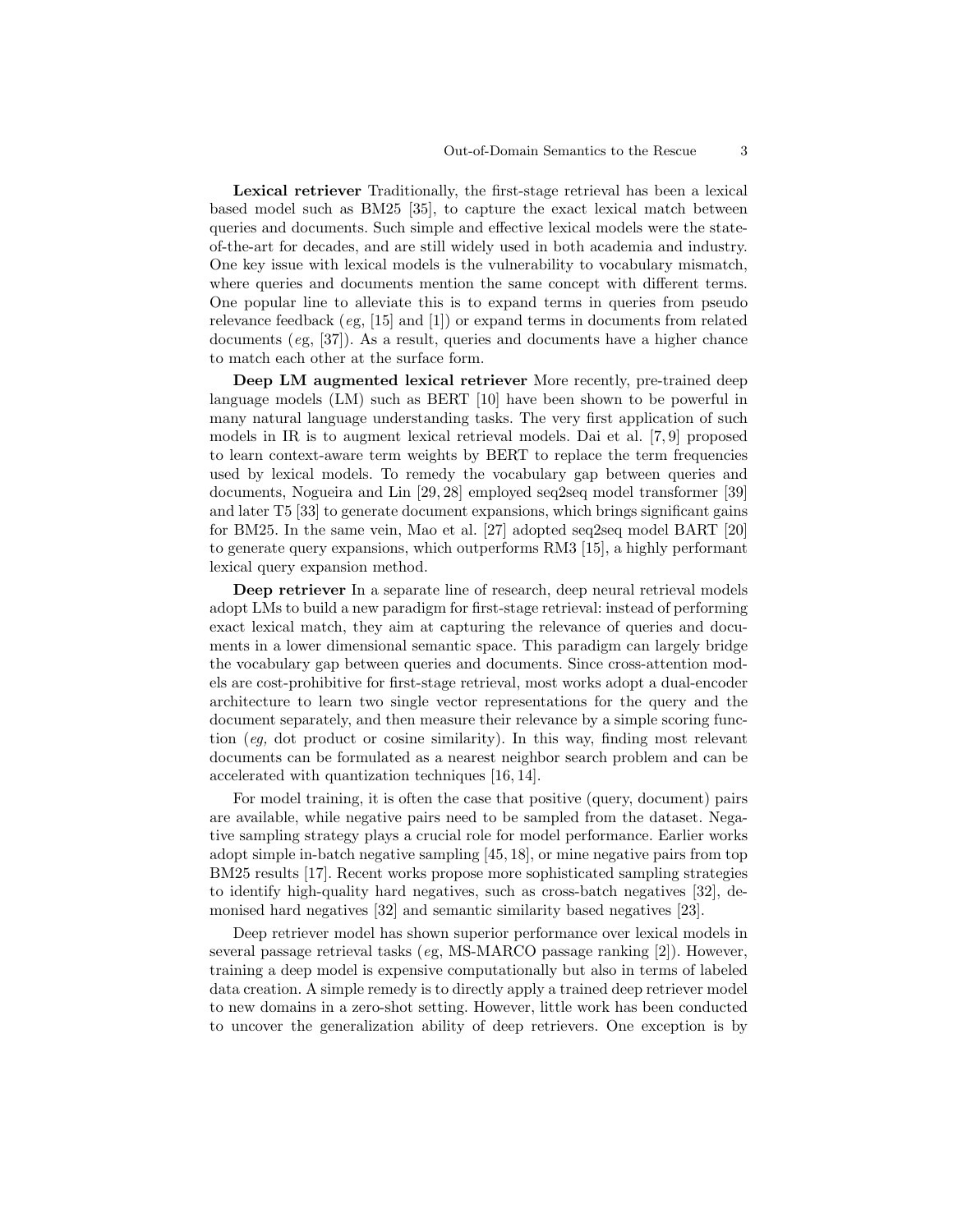Thakur et al. [38] who introduce BEIR, an IR benchmark of 18 datasets with diverse domains and tasks, and evaluate several trained deep models in a zeroshot setup. They found that deep models exhibit a poor generalization ability, and are significantly worse than BM25 on datasets that have a large domain shift compared from what they have been trained on. In our work, we conduct similar studies, and observe the same performance deterioration for a deep model in zero-shot setting. We additionally propose a hybrid model to utilize a lexical model to alleviate the domain shift.

Hybrid retriever Deep retrievers are good at modeling semantic similarity, while could be weaker at capturing exact match or could have capacity issues when modeling long documents [24, 42]. A few recent works attempt to build a hybrid model to take the strength of both deep and lexical retrievers. Most works train a deep model separately and then interpolate its score with a lexical model score [42, 17, 24, 22, 25, 21], or use RM3 built on the top lexical results to select deep retriever results as the final list [18], or simply combine the results of the two models in an alternative way [45]. Gao et al. [13] is the only work that explicitly trains a deep model to encode semantics that lexical model fails to capture. In model inference, they interpolate the scores of deep and lexical models and generate the top retrieval results. While insightful, these prior works limit the model evaluation to a single task and a single domain. It is unclear how such hybrid model performs in a cross-domain setting, without any fine-tuning. Our work aims to fill this research gap, and demonstrates that a zero-shot hybrid retrieval model can be more effective than either of the two models alone.

# 3 Method

In this section, we describe our zero-shot hybrid retrieval model. For simplicity and flexibility, we train deep and lexical retrieval models separately, and propose a simple yet effective non-parametric framework to integrate the two.

#### 3.1 Hybrid retrieval model

Both traditional lexical retrieval models [35, 30, 1], as well as deep neural retrieval models [13, 18, 41] represent queries and documents using vectors  $\mathbf{q}, \mathbf{d} \in \mathbb{R}^N$ , and score candidates based on the dot product  $\langle \mathbf{q}, \mathbf{d} \rangle$ . Thus, the difference between deep and lexical models stems from how these vectors are constructed.

Lexical models represent queries and documents using sparse weight vectors  $\mathbf{q}^{sparse}, \mathbf{d}^{sparse} \in \mathbb{R}^V$ , respectively (where V denotes the vocabulary size). The vectors are sparse such that all the entries for vocabulary terms that do not appear in query and document are zeroed out. To combat issues of term mismatch, lexical models often include additional terms in queries and document through some form of expansion (eq, based on pseudo-relevance feedback [19]). However, the resulting vectors are still highly sparse, due to the high dimensionality of vocabulary size V .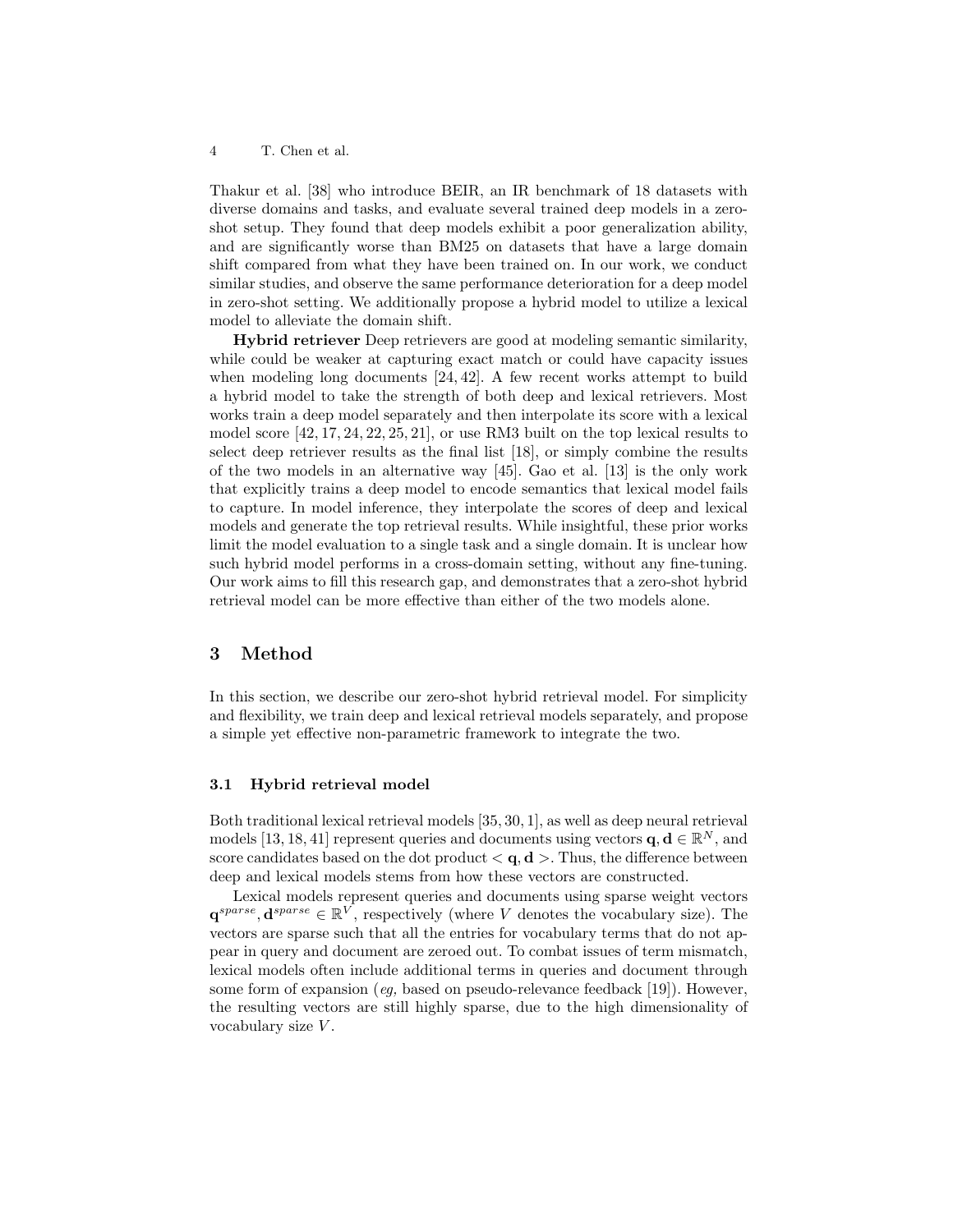In contrast, deep neural retrieval models represent queries and documents using dense embedding vectors  $\mathbf{q}^{dense}, \mathbf{d}^{dense} \in \mathbb{R}^E$ , where  $E \ll V$ . While theoretically dense embeddings overcome the term mismatch problem, they do have several shortcomings. First, they require large amounts of data and resources for training [32], and thus may not be directly trained over collections with fewer queries and relevance judgments. Second, they do not capture *exact* query-document matches as well as the sparse lexical scores. Therefore, a lexical and deep model combination is likely to yield the optimal relevance scores.

Most prior works [42, 17, 24, 23] model this combination as a linear interpolation of the scores of deep and lexical retrieval models. This fusion method is sensitive to the score scales and the weights assigned to the different models [42], which needs careful score normalization and weight tuning, especially when multiple models are combined. We expect that the raw scores of the models can vary from one domain/dataset to another, and likewise the interpolation weights.

Since our goal is to build a hybrid model which can be easily applied to a new domain in a zero shot setting (with no in-domain training data), we would like to eliminate such domain-specific normalization and tuning. Therefore, we adopt Reciprocal Rank Fusion (RRF) [5] to generate the final ranking results by considering the ranking positions of each candidate generated by different models, instead of fusing their scores. RRF demonstrates robust and effective ensembles in prior works [3, 5] and our experiments. Assuming a set of lexical and deep retrieval models M, we define  $\pi^m(q, d)$  as the rank for document d, induced by its score for query q assigned by model  $m \in M$ . The RRF score is then defined as:

$$
RRF(q, d, M) = \sum_{m \in M} \frac{1}{k + \pi^m(q, d)}\tag{1}
$$

where  $k = 60$ , following the definition in the original paper [5].

In the remainder of this paper we demonstrate that this simple non-parametric approach generalizes well across domains, and can make an effective use of outof-domain semantics of retrieval models trained on a different collection. In the remainder of this section, we describe the lexical and deep retrieval models used to instantiate Equation 1.

#### 3.2 Lexical retrieval model

We adopt **BM25** as the base lexical retrieval model, as it is widely used and shown to be robust [38]. To alleviate the vocabulary mismatch issue, we additionally apply popular query expansion and document expansion techniques to expand the query and the document, forming enhanced lexical models.

BM25+Query expansion Most conventional query expansion approaches follow the pseudo-relevance feedback (PRF) paradigm. It assumes the top K ranked documents for the original query to be relevant, and generates query expansions from these documents. In our work, we experiment with RM3 [15] (a relevance-based language model) and Bo1 [1] (a variant of Divergence From Randomness term weighting model), to obtain query expansions from PRF.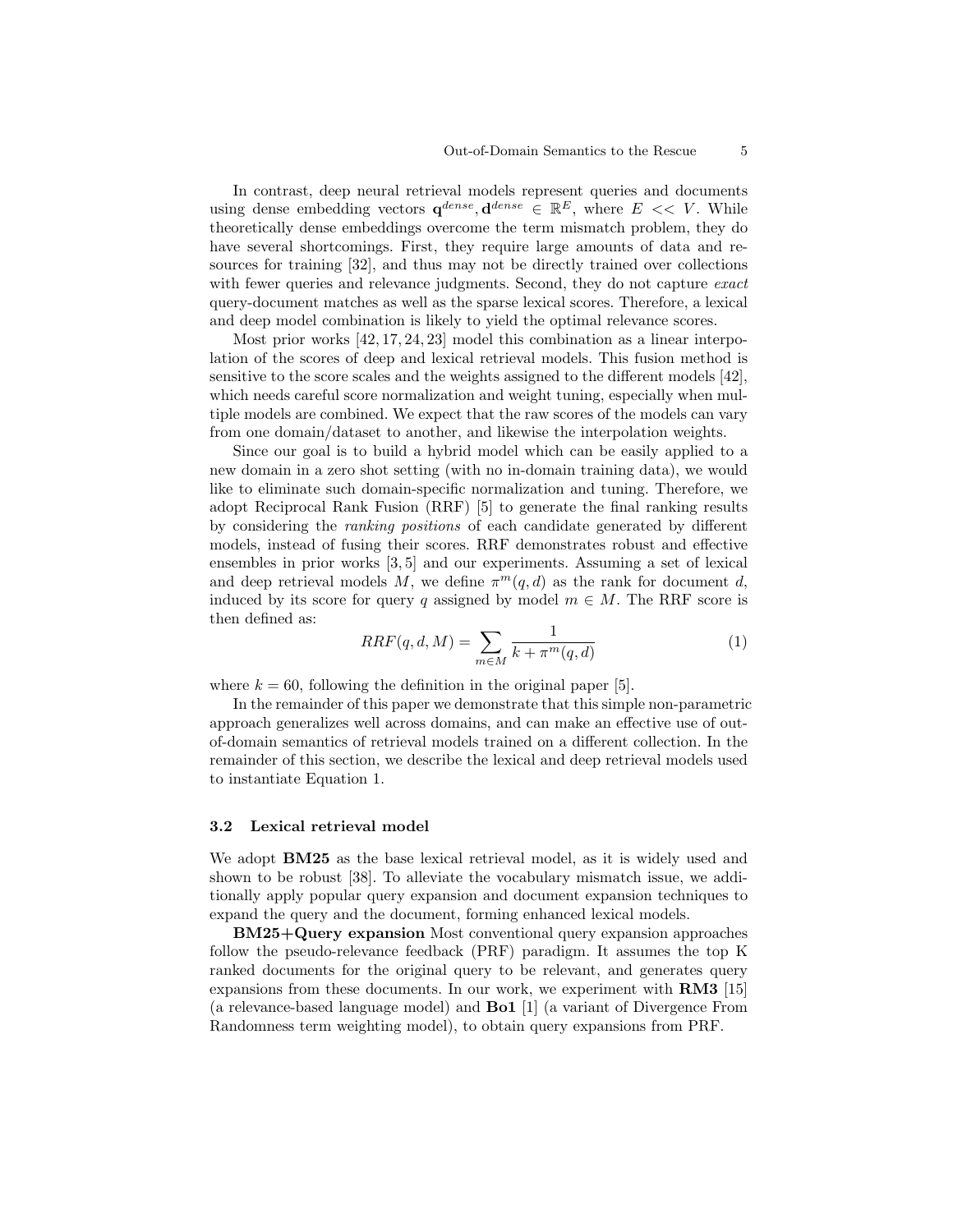BM25+Document expansion Recently, generative models like T5 were shown to generate high-quality document expansions, and bring large gains to the BM25 model on retrieval tasks  $[29, 28, 31]$ . Following the **docT5query** approach [28, 31], we fine-tune T5-base with identical setting as the prior works on (query, relevant passage) pairs from the MS-MARCO passage ranking training set, where the query is considered as pseudo document expansion. We adopt the top-k sampling decoder [11] to generate N (a tunable parameter) queries per passage. For each document, we append the expansions to each passage and aggregate them as the document expansion.

#### 3.3 Deep retrieval model

We adopt **NPR** [23], a neural passage retrieval model with improved negative contrast as the deep retrieval model in our framework. Note that our framework is flexible, and NPR can be replaced with any other deep model. Aligned with many popular deep retrievers [17, 32, 43], NPR adopts a dual encoder architecture, learning dense embedding vectors representations, computing the relevance using the dot product  $\langle \mathbf{q}^{dense}, \mathbf{d}^{dense} \rangle$ . The training of this model is enhanced with several negative sampling strategies, aiming at obtaining hard and high-quality negative (query, passage) pairs. This model is trained on MS-MARCO passage dataset (detailed in Section 4.1), and achieves a very competitive performance. To adapt NPR to document retrieval setting, we split documents into passages by applying sliding overlapping sentence windows. Following work by Dai and Callan [8], we use the max passage retrieval score as the document level score.

# 4 Experimental Setup

### 4.1 Datasets

As we are interested in exploring the performance of the deep retrieval model in a variety of out-of-domain settings, we choose to specifically focus on five datasets in our evaluation (summarized in Table 1).

- 1. MS-MARCO passage [2] dev set is the dataset we use for the in-domain model evaluation, as the NPR deep retrieval model, and the docT5query model are trained using the training portion of this dataset (see Section 4.2 for more details). The queries in this dataset are all questions.
- 2. MS-MARCO doc [2] is derived from MS-MARCO passage, but instead the retrieval is done using documents. We use the queries in dev set for evaluation (a subset of MS-MARCO passage dev set). This evaluates the generalization of the model to document retrieval.
- 3. ORCAS [6] is a click dataset based on an intersection of Bing search engine logs and the documents in MS-MARCO dataset. Compared to MS-MARCO, queries in ORCAS exhibit wider topics (not limited to questions) and shorter length (76% of queries have no more than 3 tokens after removing stopwords). Since it has a very large number of queries (10M), we evaluate our model using a stratified sample of 10k queries, based on query length.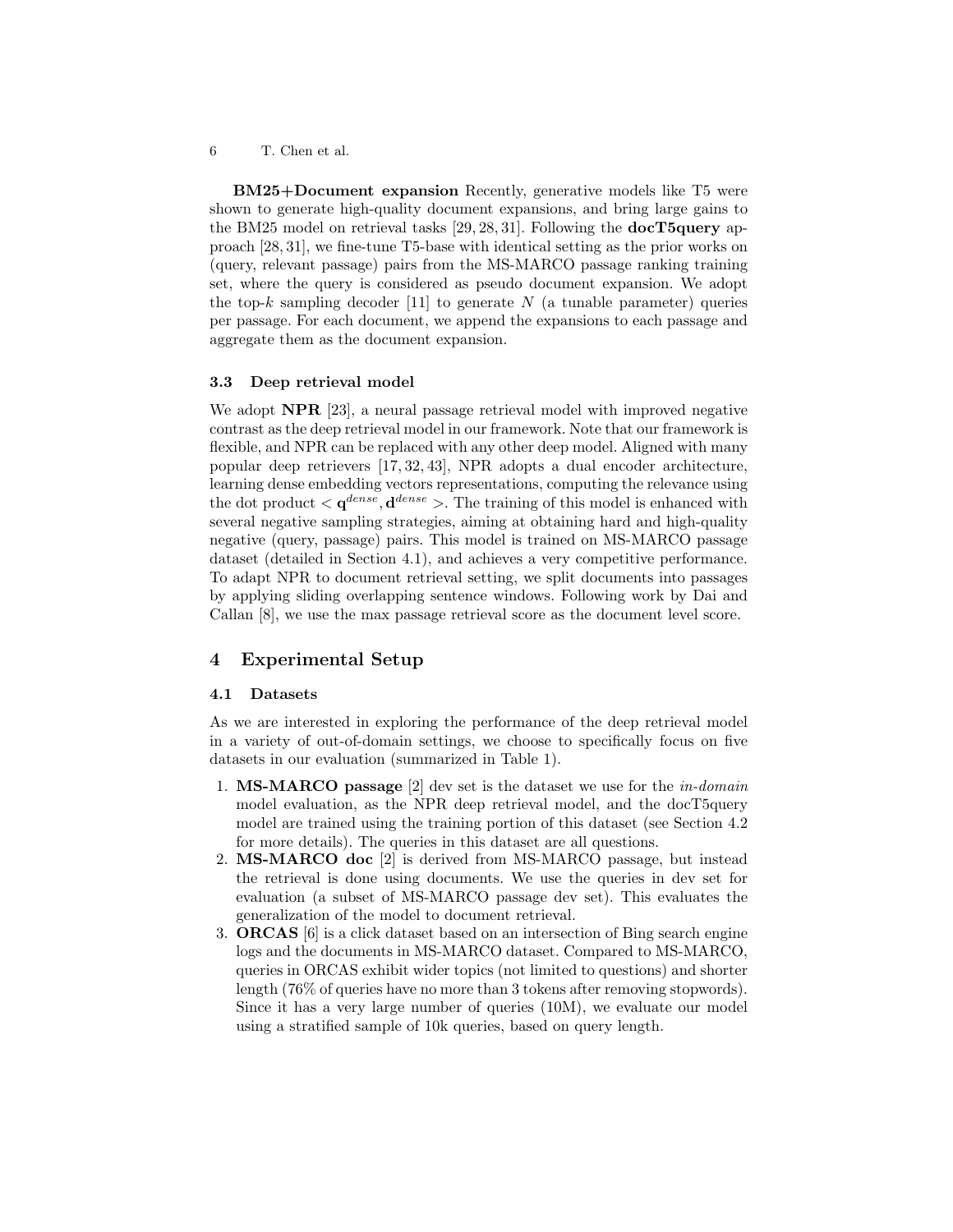| Dataset                    | Domain      | Task                      |      |      | $\#Query \#Corpus Avg. D/Q$ |
|----------------------------|-------------|---------------------------|------|------|-----------------------------|
| MS-MARCO passage [2] Misc. |             | Passage retrieval         | 6980 | 8.8M |                             |
| MS-MARCO doc [2]           | Misc        | Doc retrieval             | 5193 | 3.2M | 1.1                         |
| ORCAS <sup>[6]</sup>       | Misc.       | Doc retrieval             | 9670 | 1.4M | 1.8                         |
| Robust $04$ [40]           | <b>News</b> | Doc retrieval             | 250  | 528K | 69.9                        |
| TREC-COVID [34]            |             | Bio-medical Doc retrieval | 50   | 191K | 493.5                       |

Table 1. The five datasets used for model evaluation. "Avg. D/Q" denotes the average number of relevant docs per query.

- 4. Robust04 [40] is a dataset comprising 528K news stories and 250 queries. Each query consists of three fields, including title (keywords), description (a sentence-length statement of the information needs) and narrative (a paragraph-length text explaining what makes a document relevant). It evaluates how well the retrieval model generalizes to the news domain.
- 5. TREC-COVID [34] is based on the CORD19 [41] collection PubMed articles and preprints about the COVID-19 pandemic. Each query contains a few keywords, along with a more specific natural language version of question, and a narrative which adds additional clarifications of user intent. As shown by Thakur et al. [38], it is quite distinct from the MS-MARCO dataset, and provides a good test case for whether an out-of-domain retrieval system can be useful in a bio-medical domain.

#### 4.2 Data processing and benchmarking

In following, we detail our experimental setup to ensure the reproducibility of all the reported results.

Deep retrieval model As described in Section 3, we train NPR on the training set of MS-MARCO passage dataset, and apply this model to the other four datasets without any fine-tuning. The documents in the other four datasets are long and may exceed the 512 token length limitation. Following prior work [31], we use a sliding window of ten sentences with a stride of five to split each document into passages. We run NPR on each passage, perform the nearest neighbor search via SCaNN [14] at passage-level and consider the best passage score as its document score. The query used for each dataset is the same as BM25 based lexical model (detailed in Table 2).

Lexical retrieval models For implementing our lexical models, we use the Terrier search engine [26], and apply the default options for stemming and stop word removal provided by Terrier. We employ three fully lexical benchmarks. We carefully tune the parameters, and detail the settings in Table 2.

– BM25 is a commonly used bag-of-words retrieval method. We use the default parameters provided by Terrier, and verify that our results (in terms of MAP) are comparable to other previously reported BM25 benchmarks [44]. We experiment with a few indexing options: 1) full text, 2) passage and 3) abstract for TREC-COVID only.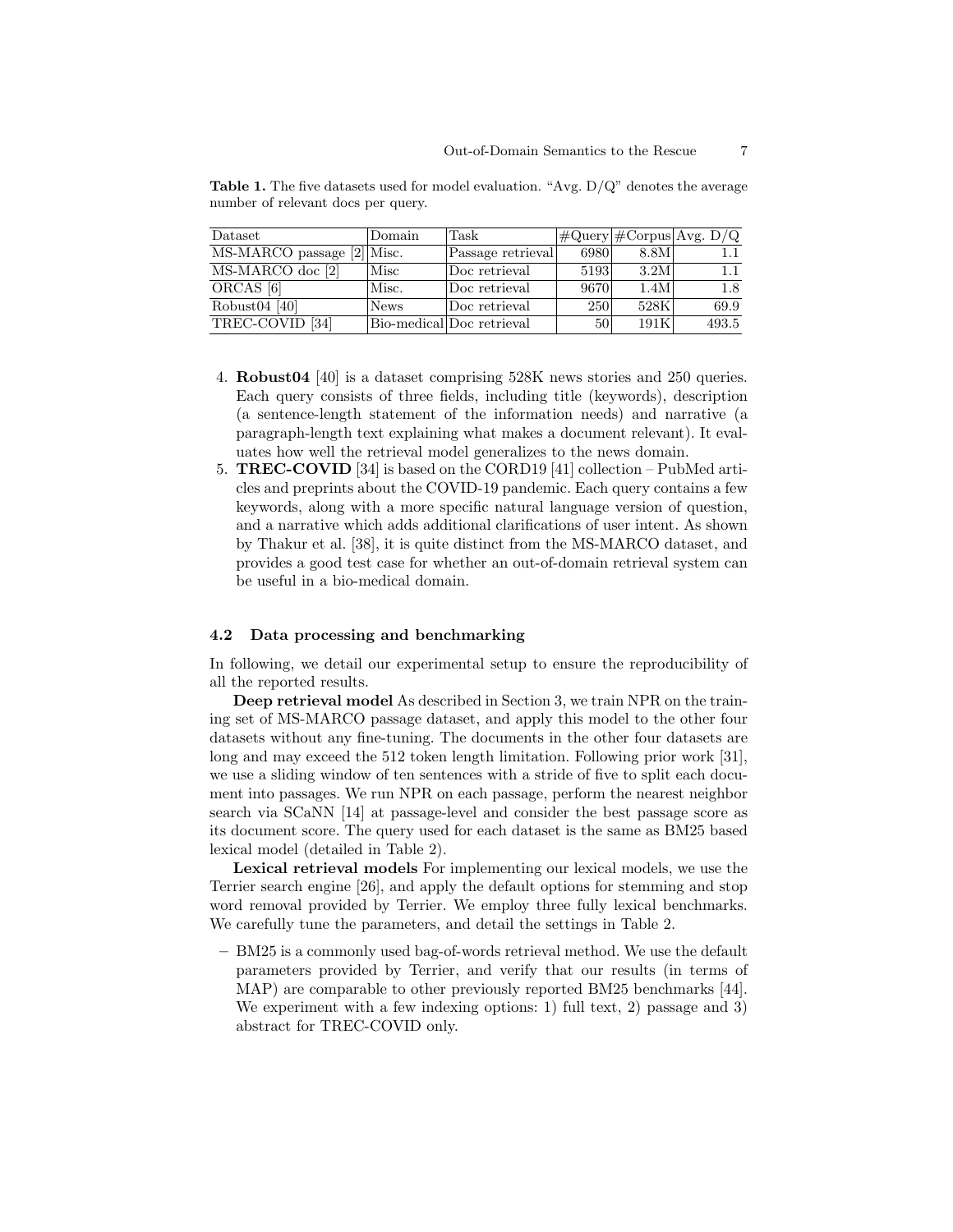Table 2. The best setup for lexical retrieval models. "des./narr./ques." denotes description/narrative/question field and "#fk docs/terms" denotes the number of feedback documents/terms.

| Model $(\rightarrow)$            |                 | BM25                             |    | Bo1 | docT5query                              |  |  |
|----------------------------------|-----------------|----------------------------------|----|-----|-----------------------------------------|--|--|
| Dataset $(\downarrow)$           | index           | query                            |    |     | $\#$ fk doc #fk terms # $\#$ expansions |  |  |
| MS-MARCO passage full text query |                 |                                  | 5  | 10  | 40                                      |  |  |
| MS-MARCO doc                     | full text query |                                  | 5  | 5   | $ 20$ /passage                          |  |  |
| ORCAS                            | full text query |                                  | 10 | 10  | $ 20$ /passage                          |  |  |
| Robust04                         |                 | full text query+des.+narr.       | 15 | 10  | $ 10$ /passage                          |  |  |
| TREC-COVID                       |                 | $ abstract query+ques.+narr. 20$ |    | 40  | 10                                      |  |  |

- Bo1 is a query expansion package implemented in Terrier. For each dataset, we carefully tune the number of feedback documents  $([5, 10, ..., 50])$  and the number of feedback terms (ie, expansions; [5, 10, ..., 60]). We also experiment with RM3 query expansion package by Terrier and carefully tune the two parameters. However, it yields lower performance than Bo1 in all the five datasets. We thus only report the results of Bo1 in the Section 5.
- docT5query is a T5 based document expansion model. As described in Section 3, we fine-tune T5 model on the MS-MARCO passage training set by strictly following the setup of prior works [28, 31]. We feed each passage length text, namely, passage in the MS-MARCO passage collection, the abstract in TREC-COVID, or split passages of other three datasets, to T5 model and generate N (a tunable parameter; [10, 20, 40]) numbers of expansions. We append the expansions for all the passages to a document.

# 5 Evaluation

As our work focuses on the first stage retrieval, in this section we adopt Recall@1K as the primary evaluation metric and additionally report MAP score. In our evaluation, we aim to address the research questions posed in Section 1.

#### 5.1 Generalization of the deep retrieval model

We first focus on the results on two in-domain datasets (Table 3). As expected, the deep retrieval model NPR performs very well on MS-MARCO passage on which it is trained. It substantially beats BM25 by an absolute 10.77 (relative 12.35%) and 16.15 (relative 83.59%) in terms of Recall@1K and MAP, respectively. In MS-MARCO doc (the in-domain document retrieval task), NPR also performs well, and betters BM25 by 4.55 (5.0%) and 3.86 (14.57%) at Recall@1K and MAP, respectively. This indicates that a well-trained deep passage retrieval model generalizes well to an in-domain document retrieval task.

In Table 4, we discuss the results of three out-of-domain document retrieval datasets. Compared to MS-MARCO doc, ORCAS dataset has the least domain shift (as the candidate documents stem from MS-MARCO doc albeit with different queries), followed by Robust04 (news domain). TREC-COVID contains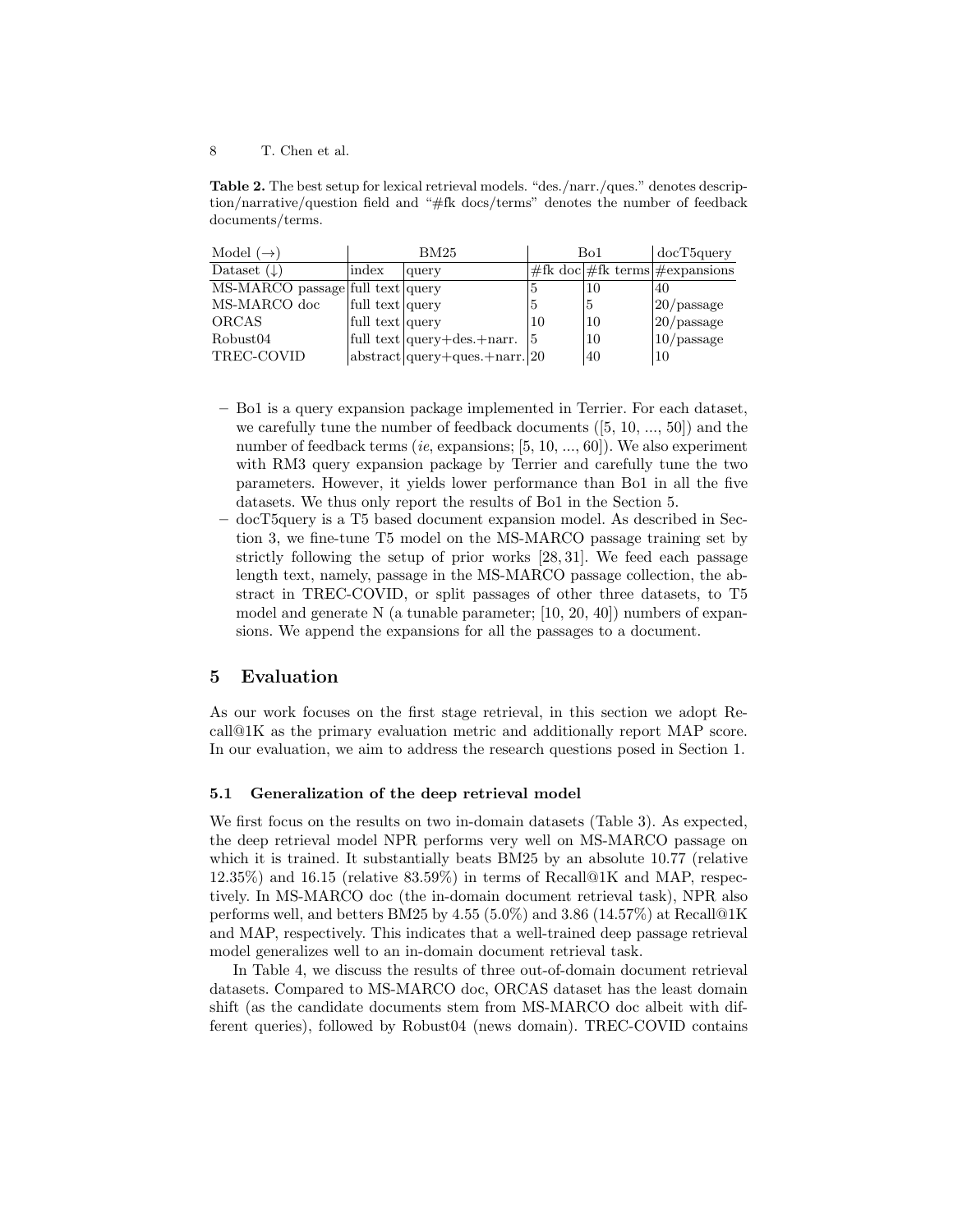**Table 3.** Experimental results on two in-domain datasets. The improvements  $(R@1K)$ of all hybrid models (5-8) over baselines (1-4) are statistically significant via a paired two-tailed t-test  $(p < 0.05)$ .

| Dataset $(\rightarrow)$ |       | MS-MARCO passage | MS-MARCO doc |       |  |  |
|-------------------------|-------|------------------|--------------|-------|--|--|
| Model $(\downarrow)$    | R@1K  | MAP              | R@1K         | MAP   |  |  |
| 1. BM25                 | 87.18 | 19.32            | 90.91        | 26.50 |  |  |
| $2. BM25 + Bol$         | 88.27 | 17.95            | 91.64        | 22.69 |  |  |
| 3. $BM25 + docT5query$  | 94.07 | 26.09            | 93.18        | 30.28 |  |  |
| 4. NPR                  | 97.95 | 35.47            | 95.46        | 30.36 |  |  |
| 5. $RRF(1, 4)$          | 98.31 | 29.46            | 96.80        | 32.09 |  |  |
| 6. $RRF(2, 4)$          | 98.36 | 28.62            | 96.90        | 31.48 |  |  |
| 7. $RRF(3, 4)$          | 98.65 | 32.89            | 96.86        | 33.50 |  |  |
| $8. \, RRF(2, 3, 4)$    | 98.48 | 29.58            | 96.96        | 32.48 |  |  |

Table 4. Experimental results on three out-of-domain datasets. The improvements  $(R@1K)$  of all hybrid models (5-8) over baselines (1-4) are statistically significant via a paired two-tailed t-test  $(p < 0.05)$ , except  $5/7$  vs. 2 in Robust04 and TREC-COVID.

| Dataset $(\rightarrow)$ | <b>ORCAS</b> |       |       | Robust <sub>04</sub> | TREC-COVID |       |  |
|-------------------------|--------------|-------|-------|----------------------|------------|-------|--|
| Model $(\downarrow)$    | R@1K         | MAP   | R@1K  | <b>MAP</b>           | R@1K       | MAP   |  |
| 1. BM25                 | 77.52        | 27.1  | 72.84 | 26.91                | 49.29      | 27.86 |  |
| 2. BM25+Bo1             | 78.85        | 23.53 | 79.02 | 30.83                | 52.58      | 30.98 |  |
| 3. $BM25 + docT5query$  | 79.62        | 30.28 | 74.64 | 28.01                | 50.66      | 28.77 |  |
| 4. NPR                  | 81.18        | 28.29 | 70.28 | 28.39                | 37.58      | 17.14 |  |
| 5. $RRF(1, 4)$          | 85.95        | 30.33 | 79.62 | 33.19                | 52.32      | 30.38 |  |
| 6. $RRF(2, 4)$          | 86.18        | 28.36 | 82.82 | 34.60                | 54.63      | 32.21 |  |
| 7. $RRF(3, 4)$          | 86.44        | 31.39 | 79.81 | 33.34                | 53.01      | 30.64 |  |
| 8. RRF(2, 3, 4)         | 86.49        | 29.74 | 82.65 | 34.51                | 55.66      | 34.22 |  |

COVID-19 specific topics and has the largest domain shift. We observe that NPR has a clear performance drop with the increased domain shift. NPR performs reasonably on ORCAS, and betters BM25 by relative 4.72% and 4.39% at Recall@1K and MAP, respectively. However, it still has an absolute drop of 14.28 and 2.07 in terms of Recall@1K and MAP, compared to its performance on MS-MARCO doc. In the news domain (Robust04 dataset), the performance of NPR is mixed: it outperforms BM25 by 5.5% of relative MAP improvement, but underperforms by relative 3.51% at Recall@1K. In TREC-COVID dataset, BM25 significantly beats NPR by 11.71  $(23.76\%)$  and 10.72  $(38.48\%)$  in terms of Recall@1K and MAP. This demonstrates that the generalization ability of deep retrieval models is poor, especially when the target domain is dramatically different from its training domain.

#### 5.2 Utility of query and document expansion

Lexical retrieval models are prone to vocabulary mismatch between queries and documents. We examine whether query and document expansion models could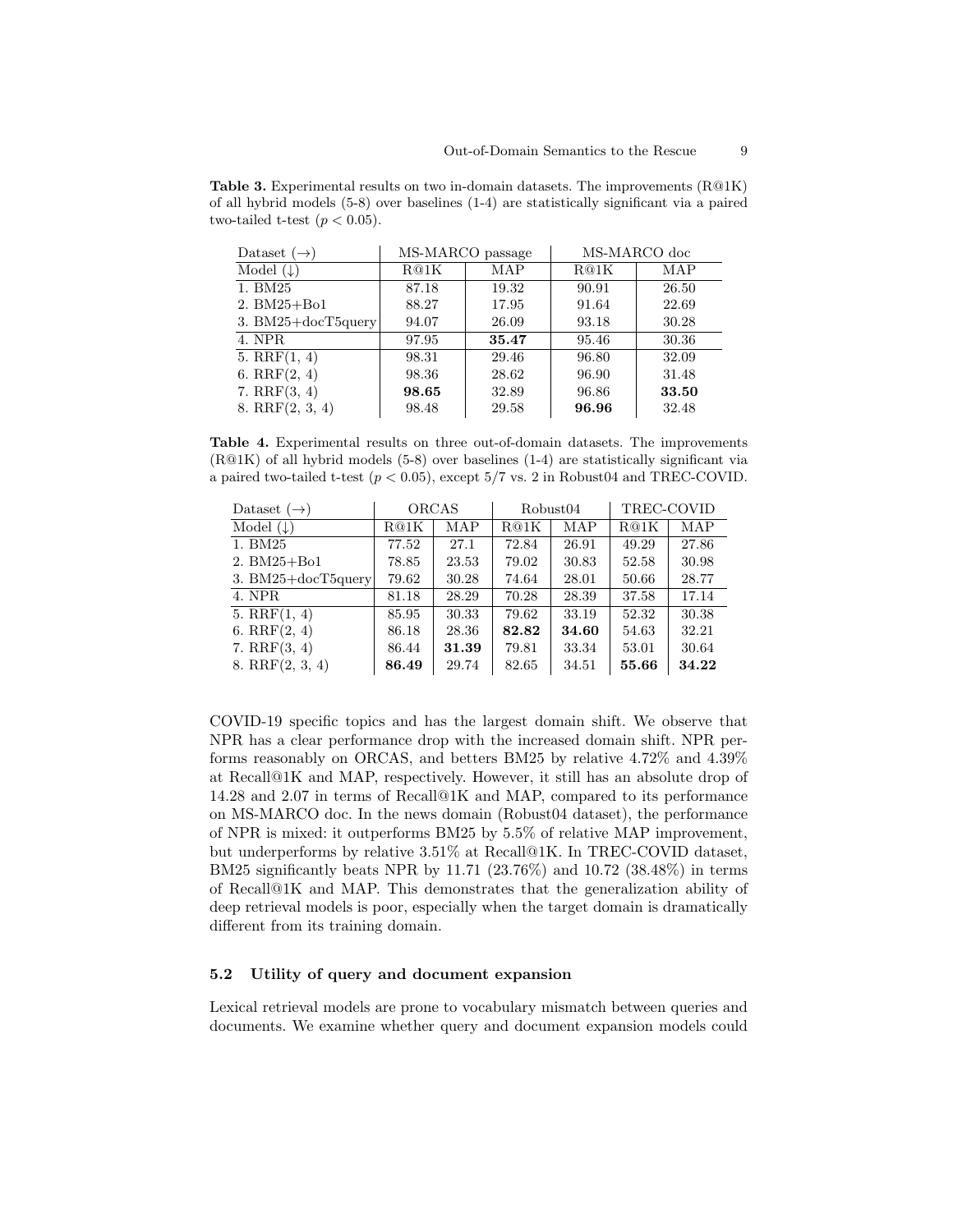bridge this gap. From Table 3 and Table 4, we see that Bo1 query expansion model consistently brings recall gains, with 1% relative gain on MS-MARCO passage/doc and ORCAS, 8.48% on Robust04 and 6.67% on TREC-COVID.

Recall that docT5query document expansion model is trained on the training set of MS-MARCO passage dataset. In this dataset, it brings very large gains to BM25. In the other four datasets, docT5query shows a consistent, albeit smaller, improvement over BM25 (above 2.5% recall gain), similar to the analysis by Thakur et al. [38].

#### 5.3 Complementarity of lexical and deep retrieval models

As with query/document expansion, deep retrieval model can narrow the vocabulary gap between queries and documents. One natural question is, are these models still complementary to each other? To answer this, we plot the unique relevant documents retrieved by BM25+Bo1, BM25+docT5query and NPR and their overlaps in Figure 1 for Robust04 and TREC-COVID (other three datasets only have around one relevance document per query, ref Table 1). We see that each method is complementary to each other. In general, NPR retrieves the largest number of unique relevant results, though it retrieves less relevant results than the other two methods.

#### 5.4 Effectiveness of the proposed hybrid model

Our proposed hybrid framework provides a flexible mechanism for fusing multiple lexical or deep retrieval models. In Table 3 and Table 4 (row 5-8), we demonstrate the performance of our hybrid model which consistently outperforms either the lexical or deep retrieval model alone. In in-domain MS-MARCO passage dataset, the best performing hybrid model of  $BM25 + docT5query$  and NPR  $(\#7)$  obtains a Recall@1K of 98.65, betters BM25 and NPR by relative 12.94% and 0.52%, respectively. This hybrid model outperforms coCondenser (Recall@1K=98.4) [12], the current MS-MARCO leaderboard winner (as of 2021/08/09) in the passage retrieval task.<sup>2</sup> In the in-domain document retrieval task, the best performing hybrid model is the one with all the three methods (Bo1, docT5query and NPR).

In three out-of-domain datasets, the advantage of hybrid model is more evident, given that NPR is weakened in datasets with a large domain shift (ie, TREC-COVID). It consistently improves over BM25 by almost 10% relatively for the three datasets, and substantially outperforms NPR by 6.11%, 14.16% and 44.25% in ORCAS, Robust04, and TREC-COVID, respectively. This demonstrates that our proposed zero-shot hybrid retrieval model is effective and robust across different tasks and domains.

### 6 Discussion

Our zero-shot hybrid model has demonstrated its effectiveness in the experiments. For comparison, we implement the linear interpolation method that

<sup>&</sup>lt;sup>2</sup> Note that we focus solely on recall, since we do not apply a second re-ranking stage for optimizing early precision.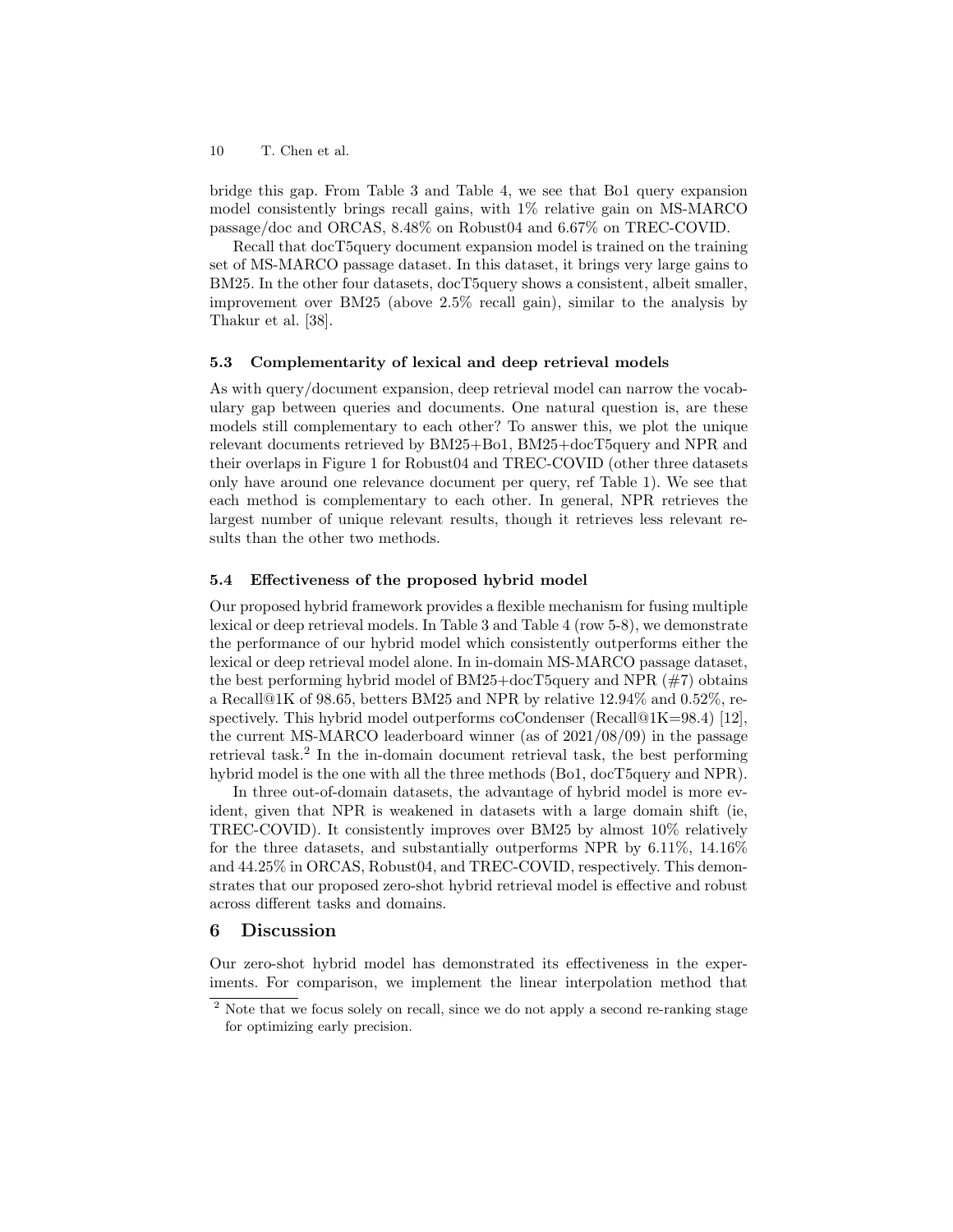

Fig. 1. A Venn diagram of relevant results by the Bo1, docT5query, and NPR.



Fig. 2. The comparisons of our hybrid model, oracle system and interpolation.

most prior works adopted [42, 17, 24, 23], though such model is not zero-shot, and requires weight tuning. As weight tuning complexity increases with the number of models, we only interpolate BM25 and NPR as a case study:  $s(d)$  =  $\alpha \times s_{BM25}(d) + (1 - \alpha) \times s_{NPR}(d)$ . We perform min-max score normalization and carefully tune the weight  $\alpha \in [0.1, \ldots, 0.9]$  via grid search for out-of-domain datasets Robust04 and TREC-COVID.

Figure 2 (bottom curve), shows that interpolation is weight-sensitive, and furthermore even the best setting underperforms our simple non-parametric hybrid model RRF(BM25, NPR) by a relative 3% in both datasets. The differences are even larger, when compared with the full RRF model (dashed line). We also explore the hybrid upper bound by fusing the retrieval results of BM25+Bo1, BM25+docT5query and NPR via an oracle, ie, merging all relevant results from each method regardless of their ranking positions. Figure 2 (dotted top line) illustrates the large potential headroom for designing an even better fusion model.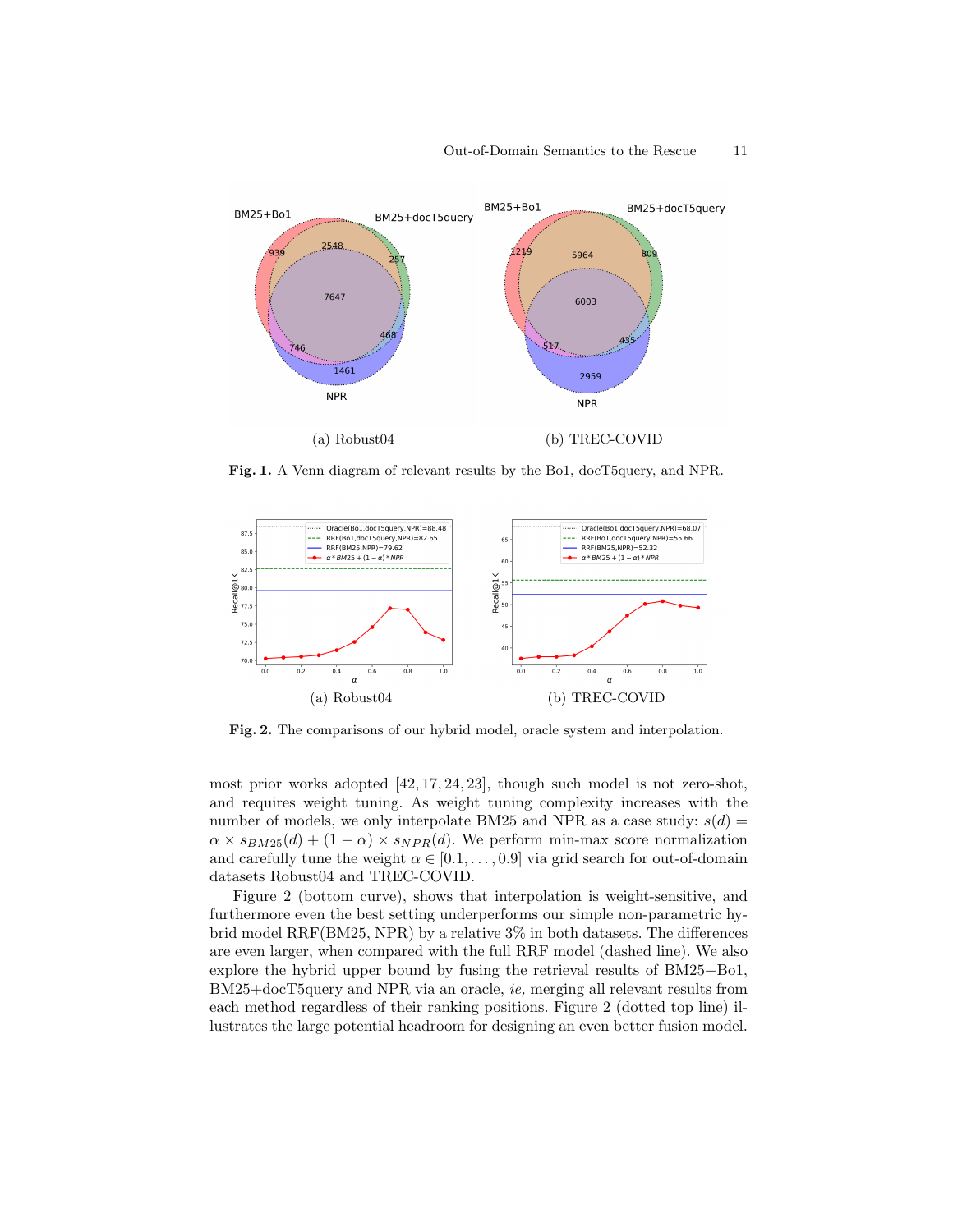Table 5. Mean R@1K result by query length for ORCAS dataset (best result bolded).

| Model $\Query Length$   1   2   3                                    |                                                                                                                                |  | 4 5 | 6 | 7 8 | $9 \mid$                                                            | 10 |
|----------------------------------------------------------------------|--------------------------------------------------------------------------------------------------------------------------------|--|-----|---|-----|---------------------------------------------------------------------|----|
| 1. BM25                                                              |                                                                                                                                |  |     |   |     | 35.0 74.2 80.2 82.0 82.3 82.9 81.1 87.8 85.6 87.5                   |    |
| $2. \, BM25 + B01$                                                   |                                                                                                                                |  |     |   |     | 39.5   76.6   81.3   83.1   83.3   83.0   82.6   88.1   86.3   87.9 |    |
| 3. BM25+docT5query 36.9 77.8 83.0 84.1 86.2 84.9 83.8 83.6 85.8 87.8 |                                                                                                                                |  |     |   |     |                                                                     |    |
| 4. NPR.                                                              | $\left  59.8 \right  82.5 \left  85.8 \right  86.6 \left  87.6 \right  85.6 \left  82.8 \right  83.3 \left  80.1 \right  75.9$ |  |     |   |     |                                                                     |    |

Similarly to us, Wang et al. [42] found that setting an oracle per-query weight yields better performance than optimizing a global weight. Inspired by this, we hypothesize that the performance of retrieval models relate to query length. We bin the ORCAS queries into 10 groups, based on the number of non-stopword tokens, and show the breakdown results in Table 5. When the queries are very short, NPR largely beats BM25, even with query and document expansion. However, its performance deteriorates for longer queries, with 7 or more tokens.

To gain more insights, we spot-check wins and losses. For single token queries, BM25 performs badly when the query is misspelled  $(eg, \text{``ihpone6''})$  or a compound word (eg, "tvbythenumbers"). These words are very likely to be out-ofvocabulary (OOV) in lexical retrieval models. On the contrary, deep retrieval model NPR adopts wordpiece tokenizer, which could still capture the semantics of the OOV from its sub-units. For long queries, NPR performs poorly for those employing complex logic and seeking very specific information, eg, "according to piaget, which of the following abilities do children gain during middle childhood?". In this example query, BM25 successfully retrieves relevant documents containing the identical query sentence, while NPR fails. This may indicate that NPR is worse at capturing exact match, consistently with prior work [42, 24].

# 7 Conclusion

Compared to traditional lexical retrieval models, a deep retrieval model mitigates the vocabulary mismatch by modeling semantic relevance between queries and documents, and has a great success in many retrieval tasks. We show that a deep retrieval model poorly generalizes to a new domain with large domain shift, while lexical matching and expansion models are robust across domains. To address this, we propose a simple non-parametric zero-shot hybrid model to integrate lexical matching, expansion, and deep retrieval models. Our proposed model demonstrates its effectiveness in both in-domain and out-of-domain datasets.

A recent work [36] found that deep retrieval models underperform lexical models for rare entities in an entity-centric QA task. As a future work, we plan to investigate the effectivenss of our hybrid model in this task. Additionally, we plan to parameterize the hybrid retrieval model using query structure, query length, the degree of domain shift, and other signals that may reflect the performance of each individual model. Finally, we plan to explore techniques that improve the utility of out-of-domain deep retrieval models via domain adaptation.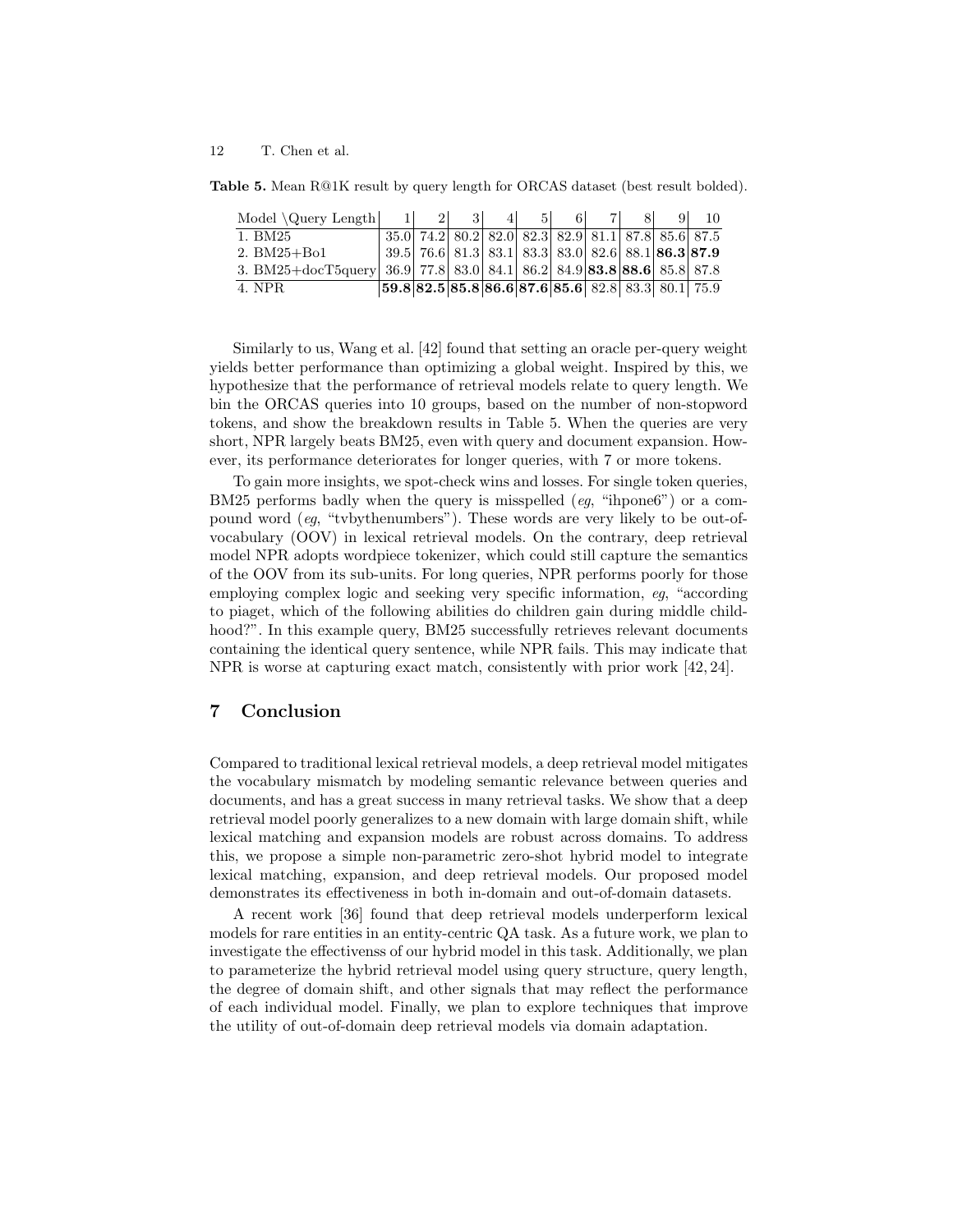# References

- 1. Gianni Amati and Cornelis Joost Van Rijsbergen. Probabilistic models of information retrieval based on measuring the divergence from randomness. ACM Trans. Inf. Syst., 20(4):357–389, October 2002.
- 2. Payal Bajaj, Daniel Campos, Nick Craswell, Li Deng, Jianfeng Gao, Xiaodong Liu, Rangan Majumder, Andrew McNamara, Bhaskar Mitra, Tri Nguyen, Mir Rosenberg, Xia Song, Alina Stoica, Saurabh Tiwary, and Tong Wang. Ms marco: A human generated machine reading comprehension dataset, 2018.
- 3. Michael Bendersky, Honglei Zhuang, Ji Ma, Shuguang Han, Keith B. Hall, and Ryan T. McDonald. RRF102: meeting the TREC-COVID challenge with a 100+ runs ensemble. CoRR, abs/2010.00200, 2020.
- 4. Adam Berger, Rich Caruana, David Cohn, Dayne Freitag, and Vibhu Mittal. Bridging the lexical chasm: Statistical approaches to answer-finding. In Proceedings of the 23rd Annual International ACM SIGIR Conference on Research and Development in Information Retrieval, SIGIR '00, page 192–199, New York, NY, USA, 2000. Association for Computing Machinery.
- 5. Gordon V. Cormack, Charles L A Clarke, and Stefan Buettcher. Reciprocal rank fusion outperforms condorcet and individual rank learning methods. In Proceedings of the 32nd International ACM SIGIR Conference on Research and Development in Information Retrieval, SIGIR '09, page 758–759, New York, NY, USA, 2009. Association for Computing Machinery.
- 6. Nick Craswell, Daniel Campos, Bhaskar Mitra, Emine Yilmaz, and Bodo Billerbeck. Orcas: 20 million clicked query-document pairs for analyzing search. In Proceedings of the 29th ACM International Conference on Information and Knowledge Management, page 2983–2989, New York, NY, USA, 2020. Association for Computing Machinery.
- 7. Zhuyun Dai and Jamie Callan. Context-aware sentence/passage term importance estimation for first stage retrieval. CoRR, abs/1910.10687, 2019.
- 8. Zhuyun Dai and Jamie Callan. Deeper text understanding for ir with contextual neural language modeling. In Proceedings of the 42nd International ACM SIGIR Conference on Research and Development in Information Retrieval, SIGIR'19, page 985–988, New York, NY, USA, 2019. Association for Computing Machinery.
- 9. Zhuyun Dai and Jamie Callan. Context-aware term weighting for first stage passage retrieval. In Proceedings of the 43rd International ACM SIGIR Conference on Research and Development in Information Retrieval, SIGIR '20, page 1533–1536, New York, NY, USA, 2020. Association for Computing Machinery.
- 10. Jacob Devlin, Ming-Wei Chang, Kenton Lee, and Kristina Toutanova. BERT: Pre-training of deep bidirectional transformers for language understanding. In Proceedings of the 2019 Conference of the North American Chapter of the Association for Computational Linguistics: Human Language Technologies, Volume 1 (Long and Short Papers), pages 4171–4186, Minneapolis, Minnesota, June 2019. Association for Computational Linguistics.
- 11. Angela Fan, Mike Lewis, and Yann N. Dauphin. Hierarchical neural story generation. CoRR, abs/1805.04833, 2018.
- 12. Luyu Gao and Jamie Callan. Unsupervised corpus aware language model pretraining for dense passage retrieval. CoRR, abs/2108.05540, 2021.
- 13. Luyu Gao, Zhuyun Dai, Tongfei Chen, Zhen Fan, Benjamin Van Durme, and Jamie Callan. Complement lexical retrieval model with semantic residual embeddings. In Djoerd Hiemstra, Marie-Francine Moens, Josiane Mothe, Raffaele Perego, Martin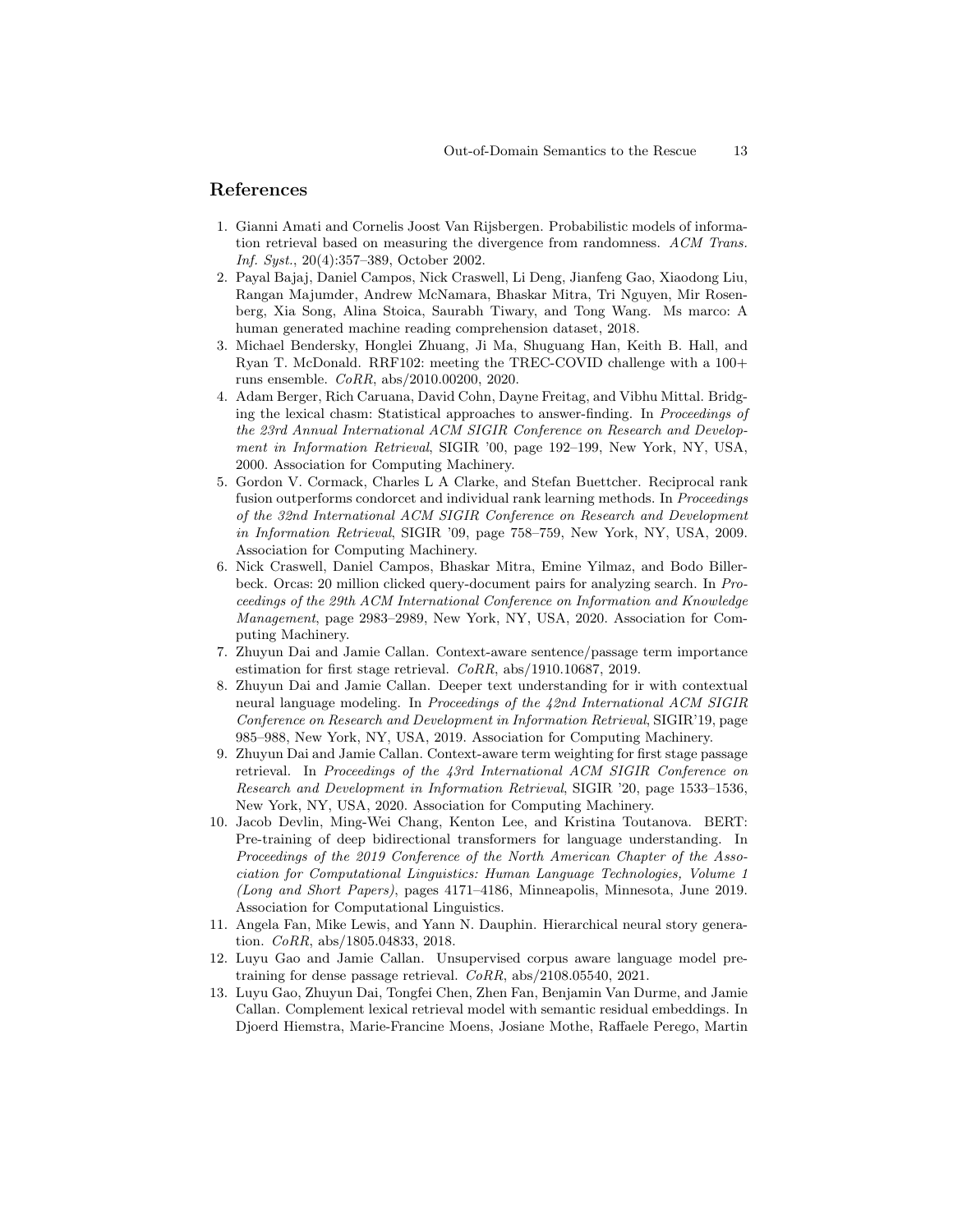Potthast, and Fabrizio Sebastiani, editors, Advances in Information Retrieval - 43rd European Conference on IR Research, ECIR 2021, Virtual Event, March 28 - April 1, 2021, Proceedings, Part I, volume 12656 of Lecture Notes in Computer Science, pages 146–160. Springer, 2021.

- 14. Ruiqi Guo, Philip Sun, Erik Lindgren, Quan Geng, David Simcha, Felix Chern, and Sanjiv Kumar. Accelerating large-scale inference with anisotropic vector quantization. In Proceedings of the 37th International Conference on Machine Learning, ICML 2020, 13-18 July 2020, Virtual Event, volume 119 of Proceedings of Machine Learning Research, pages 3887–3896. PMLR, 2020.
- 15. Nasreen Abdul Jaleel, James Allan, W. Bruce Croft, Fernando Diaz, Leah S. Larkey, Xiaoyan Li, Mark D. Smucker, and Courtney Wade. Umass at TREC 2004: Novelty and HARD. In Ellen M. Voorhees and Lori P. Buckland, editors, Proceedings of the Thirteenth Text REtrieval Conference, TREC 2004, Gaithersburg, Maryland, USA, November 16-19, 2004, volume 500-261 of NIST Special Publication. National Institute of Standards and Technology (NIST), 2004.
- 16. Jeff Johnson, Matthijs Douze, and Hervé Jégou. Billion-scale similarity search with gpus. IEEE Transactions on Big Data, 7(3):535–547, 2021.
- 17. Vladimir Karpukhin, Barlas Oguz, Sewon Min, Patrick Lewis, Ledell Wu, Sergey Edunov, Danqi Chen, and Wen-tau Yih. Dense passage retrieval for open-domain question answering. In Proceedings of the 2020 Conference on Empirical Methods in Natural Language Processing (EMNLP), pages 6769–6781, Online, November 2020. Association for Computational Linguistics.
- 18. Saar Kuzi, Mingyang Zhang, Cheng Li, Michael Bendersky, and Marc Najork. Leveraging semantic and lexical matching to improve the recall of document retrieval systems: A hybrid approach. CoRR, abs/2010.01195, 2020.
- 19. Victor Lavrenko and W. Bruce Croft. Relevance based language models. In Proceedings of the 24th Annual International ACM SIGIR Conference on Research and Development in Information Retrieval, SIGIR '01, page 120–127, New York, NY, USA, 2001. Association for Computing Machinery.
- 20. Mike Lewis, Yinhan Liu, Naman Goyal, Marjan Ghazvininejad, Abdelrahman Mohamed, Omer Levy, Veselin Stoyanov, and Luke Zettlemoyer. BART: Denoising sequence-to-sequence pre-training for natural language generation, translation, and comprehension. In Proceedings of the 58th Annual Meeting of the Association for Computational Linguistics, pages 7871–7880, Online, July 2020. Association for Computational Linguistics.
- 21. Jimmy Lin and Xueguang Ma. A few brief notes on deepimpact, coil, and a conceptual framework for information retrieval techniques. CoRR, abs/2106.14807, 2021.
- 22. Sheng-Chieh Lin, Jheng-Hong Yang, and Jimmy Lin. In-batch negatives for knowledge distillation with tightly-coupled teachers for dense retrieval. In *Proceedings of* the 6th Workshop on Representation Learning for NLP (RepL4NLP-2021), pages 163–173, Online, August 2021. Association for Computational Linguistics.
- 23. Jing Lu, Gustavo Hernández Ábrego, Ji Ma, Jianmo Ni, and Yinfei Yang. Multistage training with improved negative contrast for neural passage retrieval. In Proceedings of the 2021 Conference on Empirical Methods in Natural Language Processing, pages 6091–6103, Online and Punta Cana, Dominican Republic, November 2021. Association for Computational Linguistics.
- 24. Yi Luan, Jacob Eisenstein, Kristina Toutanova, and Michael Collins. Sparse, Dense, and Attentional Representations for Text Retrieval. Transactions of the Association for Computational Linguistics, 9:329–345, 04 2021.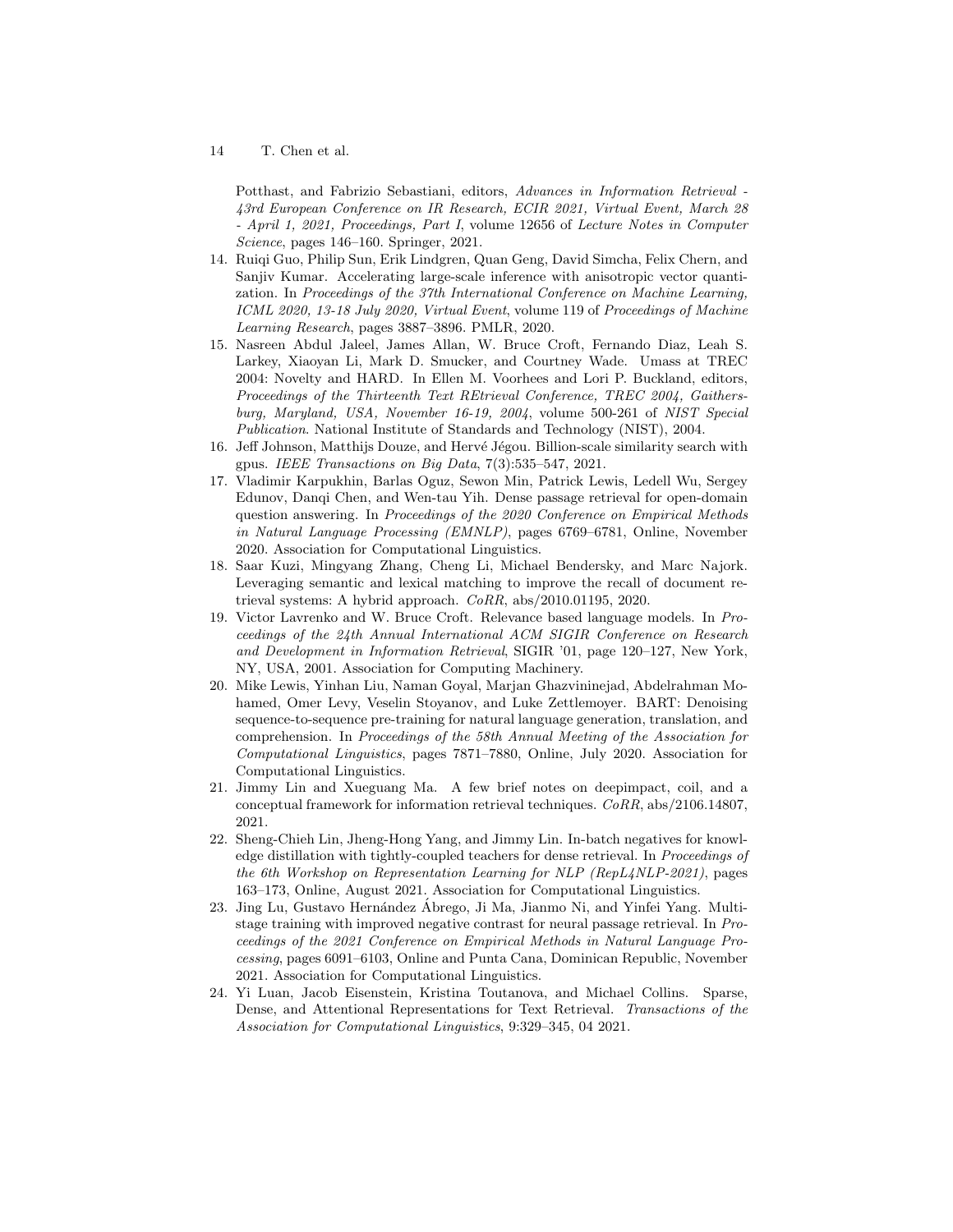- 25. Xueguang Ma, Kai Sun, Ronak Pradeep, and Jimmy Lin. A replication study of dense passage retriever. CoRR, abs/2104.05740, 2021.
- 26. Craig Macdonald, Richard McCreadie, Rodrygo LT Santos, and Iadh Ounis. From puppy to maturity: Experiences in developing terrier. Proc. of OSIR at SIGIR, pages 60–63, 2012.
- 27. Yuning Mao, Pengcheng He, Xiaodong Liu, Yelong Shen, Jianfeng Gao, Jiawei Han, and Weizhu Chen. Generation-augmented retrieval for open-domain question answering. In Proceedings of the 59th Annual Meeting of the Association for Computational Linguistics and the 11th International Joint Conference on Natural Language Processing (Volume 1: Long Papers), pages 4089–4100, Online, August 2021. Association for Computational Linguistics.
- 28. Rodrigo Nogueira and Jimmy Lin. From doc2query to doctttttquery. Online, 2019.
- 29. Rodrigo Nogueira, Wei Yang, Jimmy Lin, and Kyunghyun Cho. Document expansion by query prediction.  $CoRR$ , abs/1904.08375, 2019.
- 30. Jay M. Ponte and W. Bruce Croft. A language modeling approach to information retrieval. In Proceedings of the 21st Annual International ACM SIGIR Conference on Research and Development in Information Retrieval, SIGIR '98, page 275–281, New York, NY, USA, 1998. Association for Computing Machinery.
- 31. Ronak Pradeep, Rodrigo Nogueira, and Jimmy Lin. The expando-mono-duo design pattern for text ranking with pretrained sequence-to-sequence models. CoRR, abs/2101.05667, 2021.
- 32. Yingqi Qu, Yuchen Ding, Jing Liu, Kai Liu, Ruiyang Ren, Wayne Xin Zhao, Daxiang Dong, Hua Wu, and Haifeng Wang. RocketQA: An optimized training approach to dense passage retrieval for open-domain question answering. In Proceedings of the 2021 Conference of the North American Chapter of the Association for Computational Linguistics: Human Language Technologies, pages 5835–5847, Online, June 2021. Association for Computational Linguistics.
- 33. Colin Raffel, Noam Shazeer, Adam Roberts, Katherine Lee, Sharan Narang, Michael Matena, Yanqi Zhou, Wei Li, and Peter J. Liu. Exploring the limits of transfer learning with a unified text-to-text transformer. Journal of Machine Learning Research, 21(140):1–67, 2020.
- 34. Kirk Roberts, Tasmeer Alam, Steven Bedrick, Dina Demner-Fushman, Kyle Lo, Ian Soboroff, Ellen Voorhees, Lucy Lu Wang, and William R Hersh. TREC-COVID: rationale and structure of an information retrieval shared task for COVID-19. Journal of the American Medical Informatics Association, 27(9):1431–1436, 07 2020.
- 35. Stephen E. Robertson, Steve Walker, Susan Jones, Micheline Hancock-Beaulieu, and Mike Gatford. Okapi at trec-3. In TREC, 1994.
- 36. Christopher Sciavolino, Zexuan Zhong, Jinhyuk Lee, and Danqi Chen. Simple entity-centric questions challenge dense retrievers. CoRR, abs/2109.08535, 2021.
- 37. Tao Tao, Xuanhui Wang, Qiaozhu Mei, and ChengXiang Zhai. Language model information retrieval with document expansion. In Proceedings of the Human Language Technology Conference of the NAACL, Main Conference, pages 407–414, New York City, USA, June 2006. Association for Computational Linguistics.
- 38. Nandan Thakur, Nils Reimers, Andreas Rücklé, Abhishek Srivastava, and Iryna Gurevych. BEIR: A heterogeneous benchmark for zero-shot evaluation of information retrieval models. In Thirty-fifth Conference on Neural Information Processing Systems Datasets and Benchmarks Track, 2021.
- 39. Ashish Vaswani, Noam Shazeer, Niki Parmar, Jakob Uszkoreit, Llion Jones, Aidan N. Gomez, undefinedukasz Kaiser, and Illia Polosukhin. Attention is all